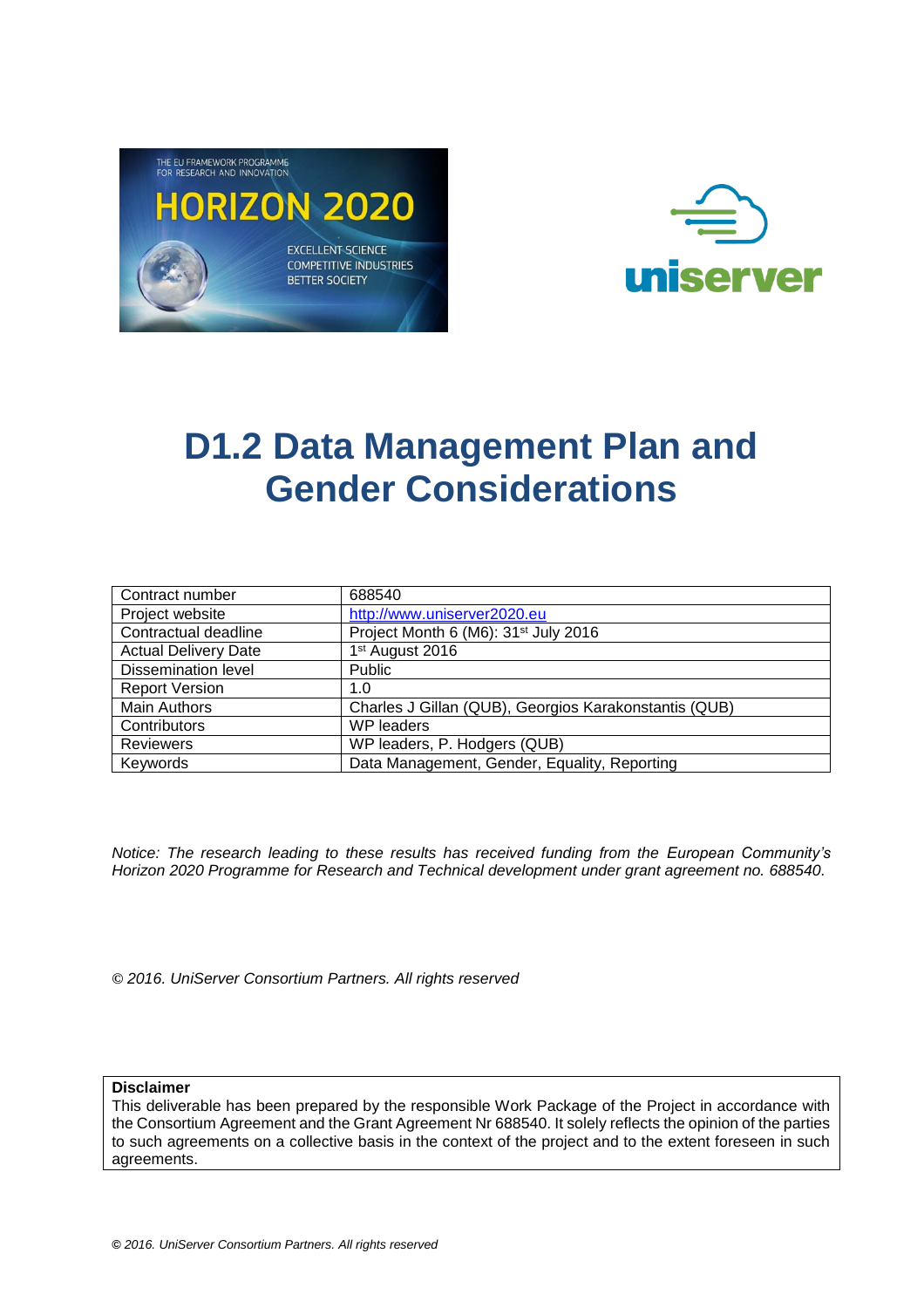#### **Acknowledgements**

The work presented in this document has been conducted in the context of the EU Horizon 2020. UniServer is a 36-month project that started on February 1st, 2016 and is funded by the European Commission. The partners in the project are:

The Queen's University of Belfast (QUB) The University of Cyprus (UCY) The University of Athens (UoA) Applied Micro Circuits Corporation Deutschland Gmbh (APM) ARM Holdings UK (ARM) IBM Ireland Limited (IBM) University of Thessaly (UTH) WorldSensing (WSE) Meritorious Audit Limited (MER) Sparsity (SPA)

### **More information**

Public UniServer reports and other information pertaining to the project are available through the UniServer public Web site under [http://www.uniserver2020.eu](http://www.uniserver2020.eu/).

#### **Confidentiality Note**

This document may not be copied, reproduced, or modified in whole or in part for any purpose without written permission from the UniServer Consortium. In addition to such written permission to copy, reproduce, or modify this document in whole or part, an acknowledgement of the authors of the document and all applicable portions of the copyright notice must be clearly referenced.

### **Change Log**

| <b>Version</b> | <b>Description of change</b>                  |  |  |  |
|----------------|-----------------------------------------------|--|--|--|
| 0.1            | Initial draft                                 |  |  |  |
| 0.2            | Restructured document                         |  |  |  |
| 0.3            | Extra gender management information           |  |  |  |
| 0.4            | Further gender information                    |  |  |  |
| 0.5            | Fixed spelling errors                         |  |  |  |
| 0.6            | Added more details from partners              |  |  |  |
| 0.7            | Scan text for typo errors                     |  |  |  |
| 0.8            | Formatted according to the UniServer template |  |  |  |
| 0.9            | Added information about OpenAire<br>and       |  |  |  |
|                | repositories for internal data management     |  |  |  |
| 1.0            | Final version released for submission         |  |  |  |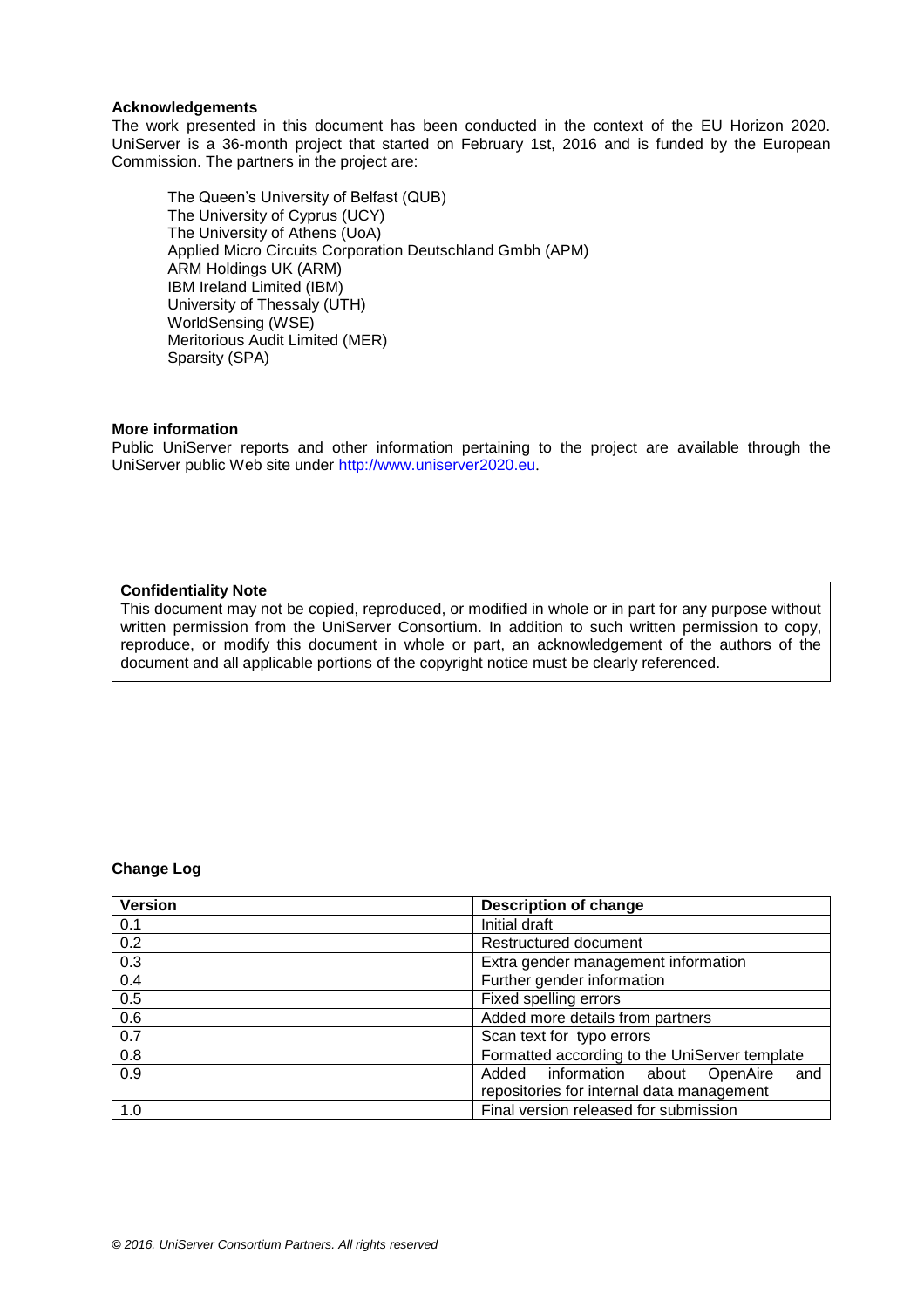# **Table of Contents**

| $\mathbf 1$  |  |
|--------------|--|
| 2.           |  |
| 2.1.<br>2.2. |  |
| 2.3.         |  |
| 2.3.1.       |  |
| 2.3.2.       |  |
| 2.4.         |  |
| 2.5.         |  |
|              |  |
| 3.           |  |
| 3.1.         |  |
| 3.2.         |  |
| 3.3.         |  |
| 34           |  |
| 3.4.1        |  |
| 3.4.2.       |  |
| 3.4.3.       |  |
| 3.4.4        |  |
| 3.4.5.       |  |
| 3.4.6.       |  |
| 3.4.7.       |  |
| 3.4.8.       |  |
| 3.4.9.       |  |
| 3.4.10.      |  |
|              |  |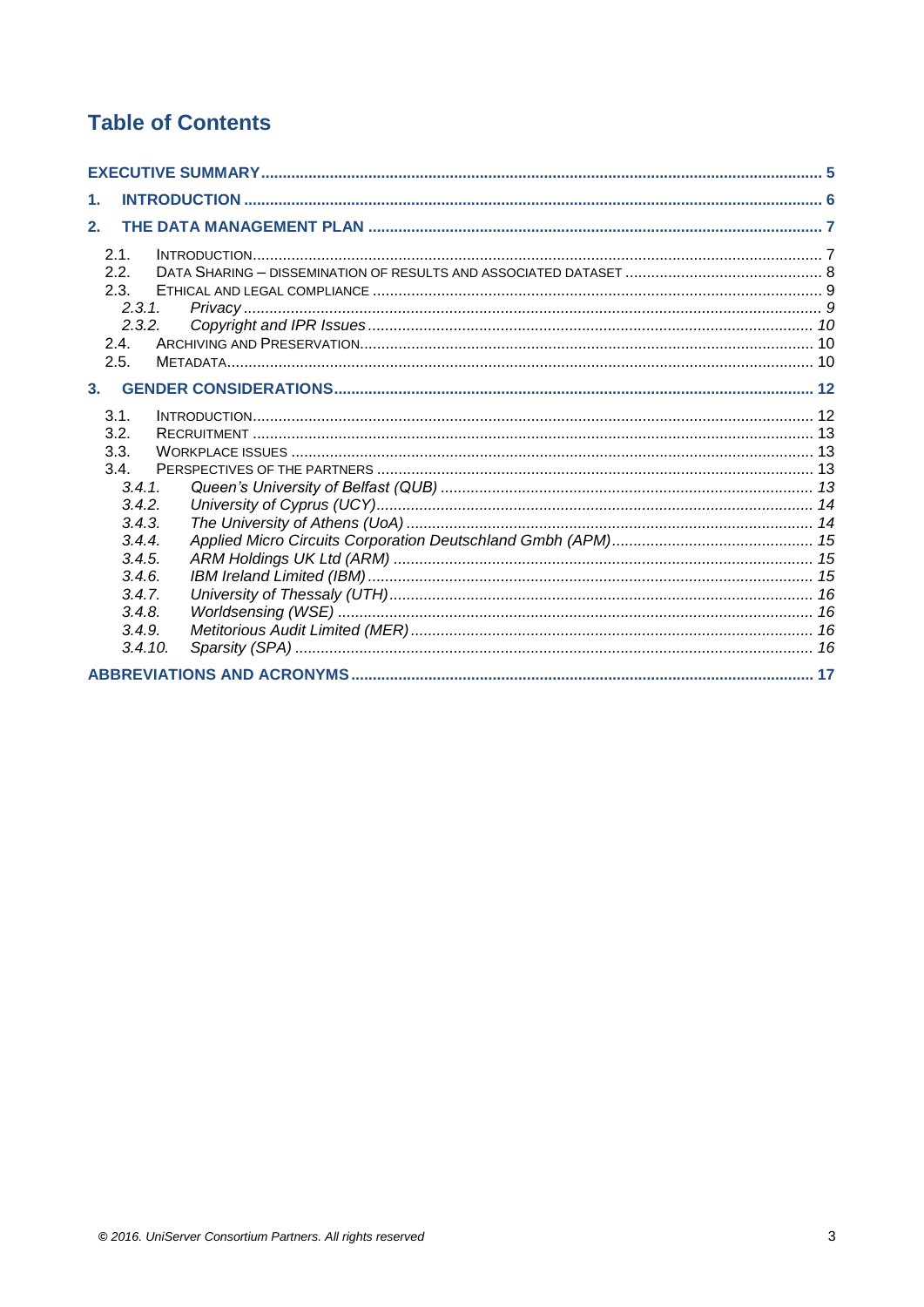

# **Index of Tables**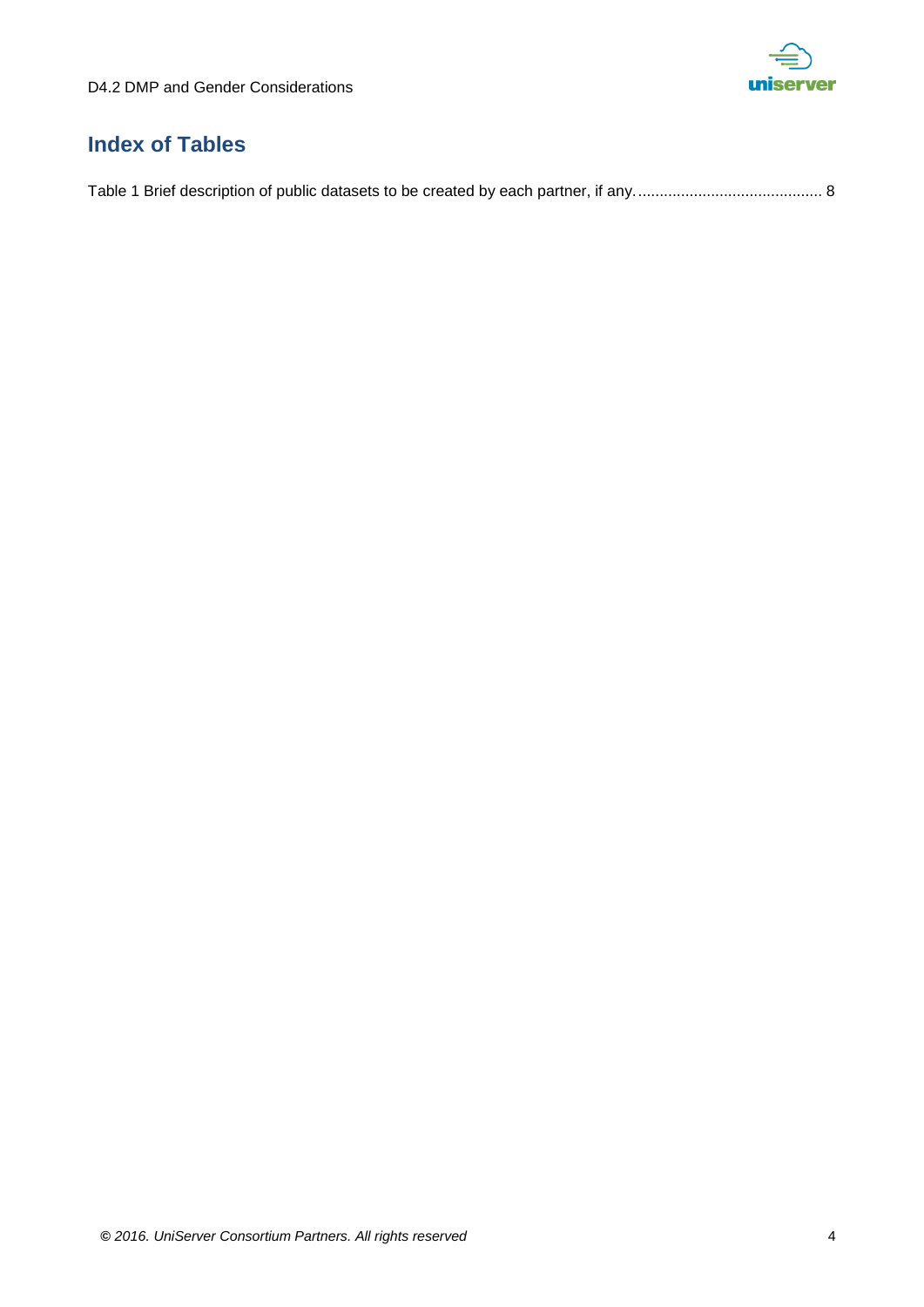

# <span id="page-4-0"></span>**Executive Summary**

The UniServer project has ten partners and receives funding from the European Commission as contract 688540 under the ICT Theme. The lifespan of the project is thirty-six months running from February 2016 until January 2019. The Complex Systems and Advanced Computing division of DG-CONNECT in the EC oversees this project.

This document describes in detail two distinct aspects of the management procedures of the UniServer project. On the one hand the document presents the plans for managing data and on the other hand presents the plans for ensuring gender equality in the work place during the UniServer project lifecycle. The suggested procedures described in this document will serve as guidelines for all the partners in the project and will be reviewed and updated as necessary during the project duration.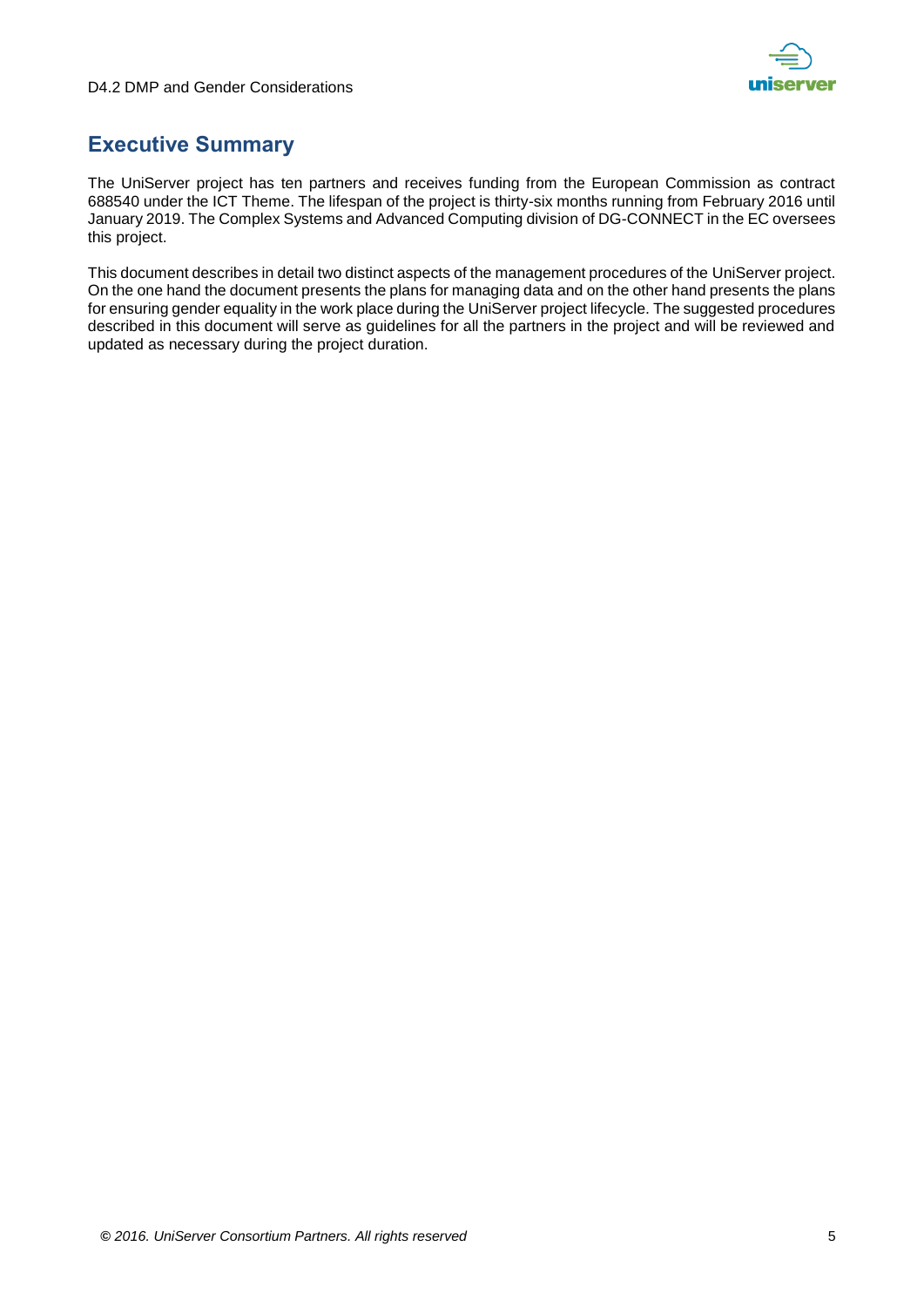

# <span id="page-5-0"></span>**1. Introduction**

This document focuses on two specific aspects of the way that the UniServer consortium will operate. It presents related information for partners in the consortium as well as for external parties about the processes that the UniServer project shall:

- Follow in order to manage the data that is associated with and generated by its work.
- Put in place to address the need to ensure gender equality for the staff working in the project.

Both of these topics require a level of detail such that they are the subject in their own deliverable rather than being a part of D1.1, the deliverable that presents all of the other day-to-day procedures for the running of the UniServer project.

Section 2 of this document presents the Data Management Plan for the UniServer project, while Section 3 addresses the ways in which each consortium member, and the project as a whole, seek to promote equality between men and women in the workplace.

The evaluation of the capability and performance of the UniServer project with regard to both of these areas will be the subject of a short review within the context of WP1 at each consortium meeting as scheduled in the deliverable D1.1.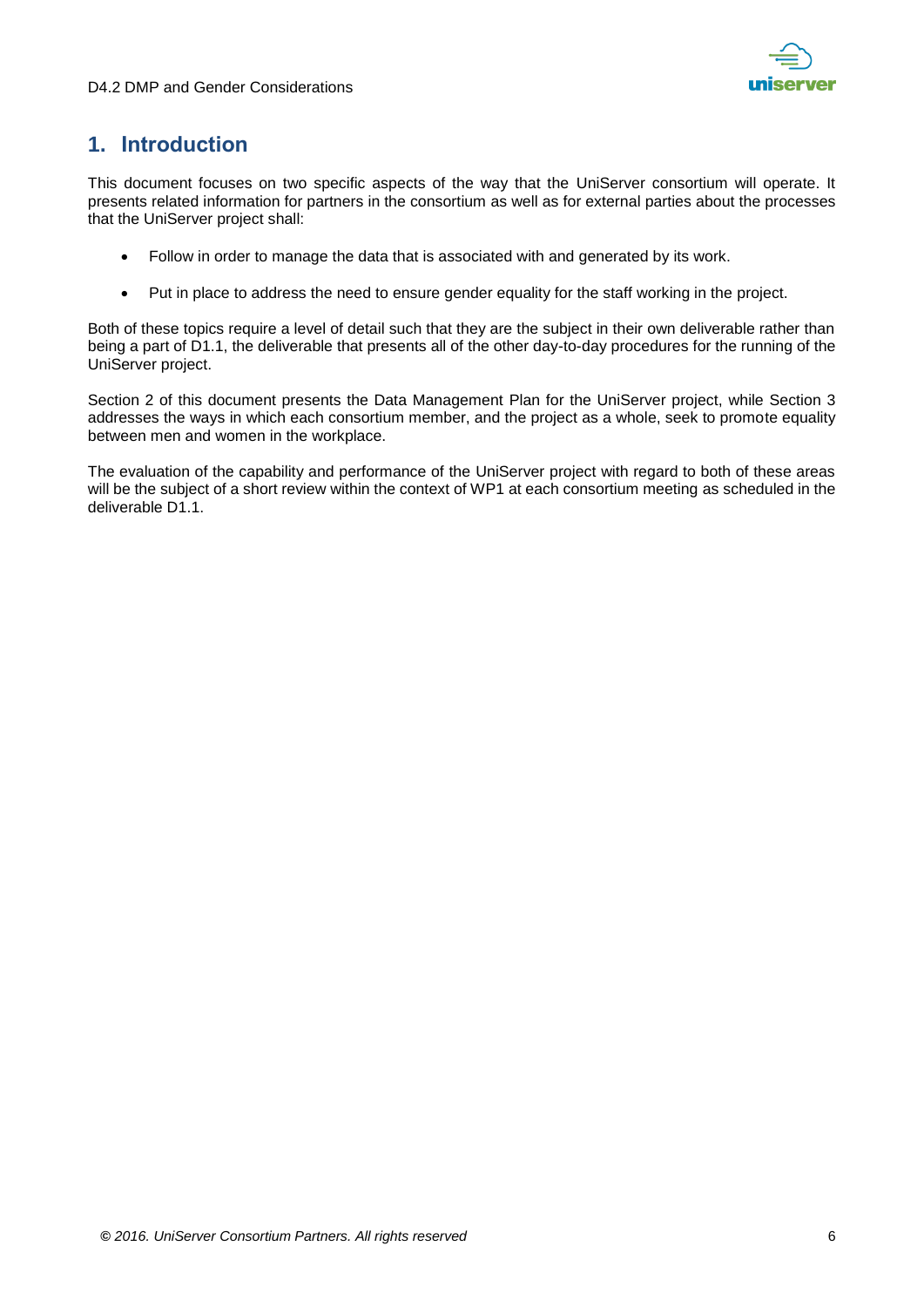

# <span id="page-6-0"></span>**2. The Data Management Plan**

# <span id="page-6-1"></span>**2.1. Introduction**

This section of the document presents the initial version of the Data Management Plan (DMP) for the UniServer project. This information has been prepared following the guidance of the UK Digital Curation Centre [\(http://www.dcc.ac.uk\)](http://www.dcc.ac.uk/), an internationally-recognized center of expertise in digital curation with a focus on building capability and skills for research data management. The DCC provides expert advice and practical help to research organisations wanting to store, manage, protect and share digital research data

This DMP for UniServer details the public datasets that the project

- will generate,
- whether and how it will be exploited or made accessible for verification and re-use,
- how it will be curated and preserved.

Academic papers have been made available as open access for some years (may depend on the host service), while the provision of managed public datasets is relatively new, at least in the field of ICT research. All commonplace mechanisms for academic papers will be automatically followed by the UniServer project.

This means that the DMP concerns itself with processes with which the project will manage the data that it generates. Clearly, this includes:

- metadata generation,
- data preservation,
- data storage beyond the end of the project.

In particular, the consortium realizes that its responsibilities under the DMP are that:

- the Data Management Plan must be created in first 6 months of project
- there must be interim and final reports on data
- data identified in DMP must be shared in an online repository
- appropriate support will be provided to those involved in the pilot

.At a deeper level of detail, the aim of the DMP is that its processes will lead to

- better understanding of the data produced as output from the project,
- clarity on how the data is actually used within the project and outside of it,
- continuity in the work of the consortium in the event of staff leaving or entering the project during its lifecycle or equivalently staff changing role within the project during its lifecycle. This includes such areas as:
	- o avoiding duplication of effort i.e. re-collecting or re-working data,
	- o enabling validation of results,
	- o contributing to collaboration through data sharing,
	- $\circ$  increasing visibility of output and thereby leading to greater impact. In particular enabling other researchers to cite the datasets generated by the project.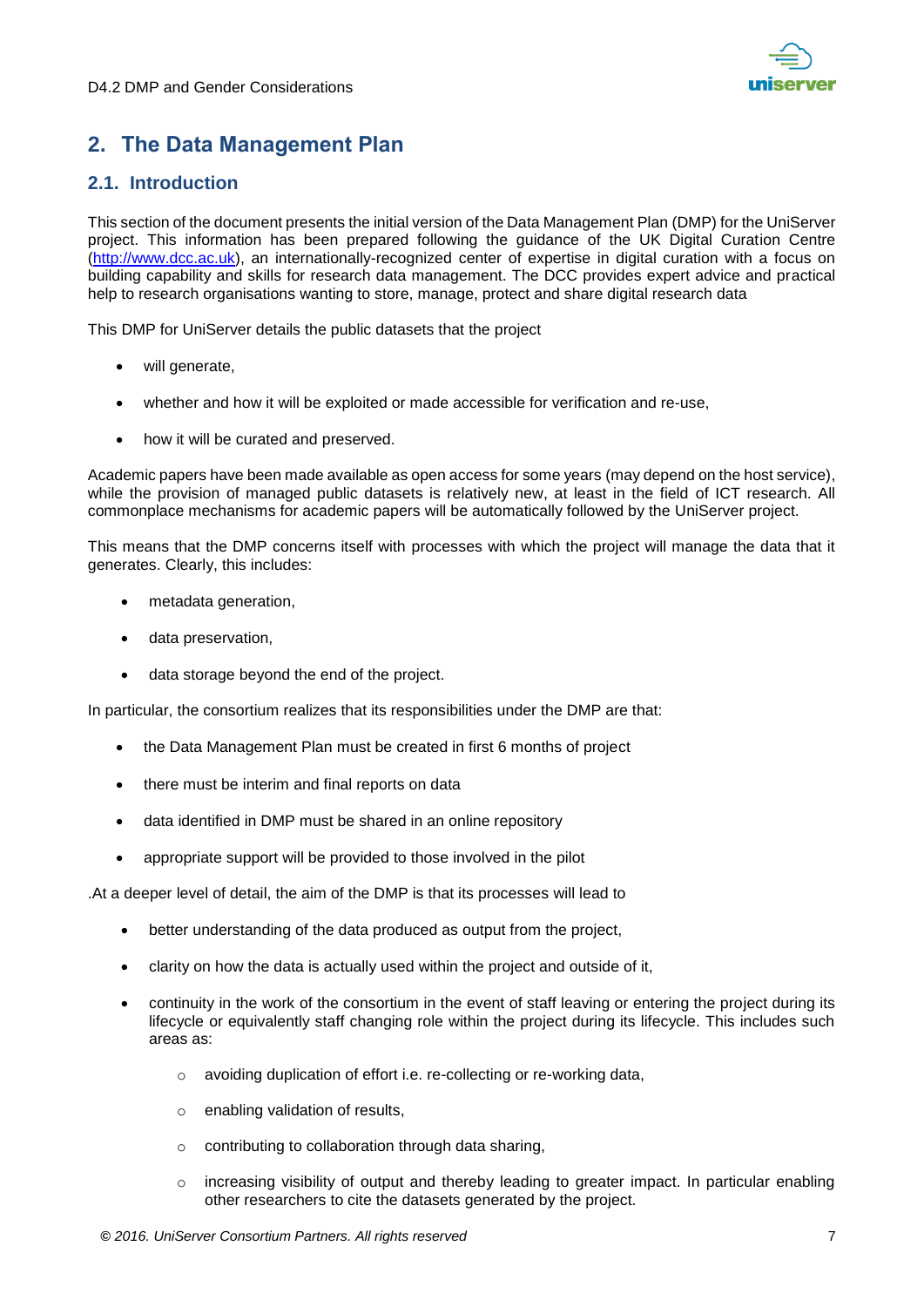

The strong commercial nature of the UniServer project means that the vast majority of its datasets will remain private and access to these will be restricted to only those partners who are using them, an aspect that resonates with the terms of the UniServer consortium agreement between partners. The situation for each partners is defined briefly in [Table 1.](#page-7-1) In part, this reflects the fact that some of the test datasets have to be kept private for ethical and legal reasons.

### **Table 1 Brief description of public datasets to be created by each partner, if any.**

<span id="page-7-1"></span>

| <b>Partner</b>                                         | <b>Description of data</b>                                                                                                                                                      | <b>Estimated size</b>                                       |
|--------------------------------------------------------|---------------------------------------------------------------------------------------------------------------------------------------------------------------------------------|-------------------------------------------------------------|
| <b>QUB</b>                                             | A number of open source benchmarks will be employed<br>for testing. Any datasets created for subsequent tests will<br>be made publically available.                             | 20 GB total                                                 |
| University of<br>Cyprus                                | No publically available datasets will be produced                                                                                                                               | Not applicable                                              |
| University of<br>Athens                                | May need to add public benchmarks; new code for<br>characterization of core/RAM/cache. However there will<br>be no public datasets produced by the partner for this<br>project. | Not applicable                                              |
| <b>Applied Micro</b><br><b>Circuits</b><br>Corporation | No publically available datasets will be produced                                                                                                                               | Not applicable                                              |
| <b>ARM</b><br><b>Holdings UK</b>                       | No publically available datasets will be produced                                                                                                                               | Not applicable                                              |
| <b>IBM</b> Ireland<br>Limited                          | No publically available datasets will be produced                                                                                                                               | Not applicable                                              |
| University of<br>Thessaly                              | No publically available datasets will be produced                                                                                                                               | Not applicable                                              |
| Worldsensing                                           | No publically available datasets will be produced                                                                                                                               | Not applicable                                              |
| <b>Metitorious</b><br><b>Audit Limited</b>             | No publically available datasets will be produced                                                                                                                               | Not applicable                                              |
| Sparsity                                               | Synthetically generated datasets, which can be freely<br>shared and open sourced. The datasets will present<br>sparse graphs and relational graphs.                             | 30 - 100 GB per dataset.<br>Estimated 20 datasets in total. |

# <span id="page-7-0"></span>**2.2. Data Sharing – dissemination of results and associated dataset**

The UniServer consortium fully embraces the H2020 requirement for Open Access publishing, following the guidelines presented by the European Commission. The project will ensure both 'green' and 'gold' publishing, i.e. self-archiving in one or more repositories and through paying an author's fee when publishing in journals.

The project will make its public datasets results available through the following repositories:

- The project website: [http://www.uniserver2020.eu](http://www.uniserver2020.eu/)
- The central repository [http://www.zenodo.org](http://www.zenodo.org/) (as suggested in the Horizon 2020 guidelines), where the project will store (public) deliverables, publications and datasets. The project identifier is UniServer2020EU. The repository will also be connected to the OpenAire platform.
- The official OpenAire repository for UniServer project, available in the link: [https://www.openaire.eu/search/project?projectId=corda\\_\\_h2020::cb32b2c39026c03f566879006](https://www.openaire.eu/search/project?projectId=corda__h2020::cb32b2c39026c03f566879006e0c074f) [e0c074f](https://www.openaire.eu/search/project?projectId=corda__h2020::cb32b2c39026c03f566879006e0c074f)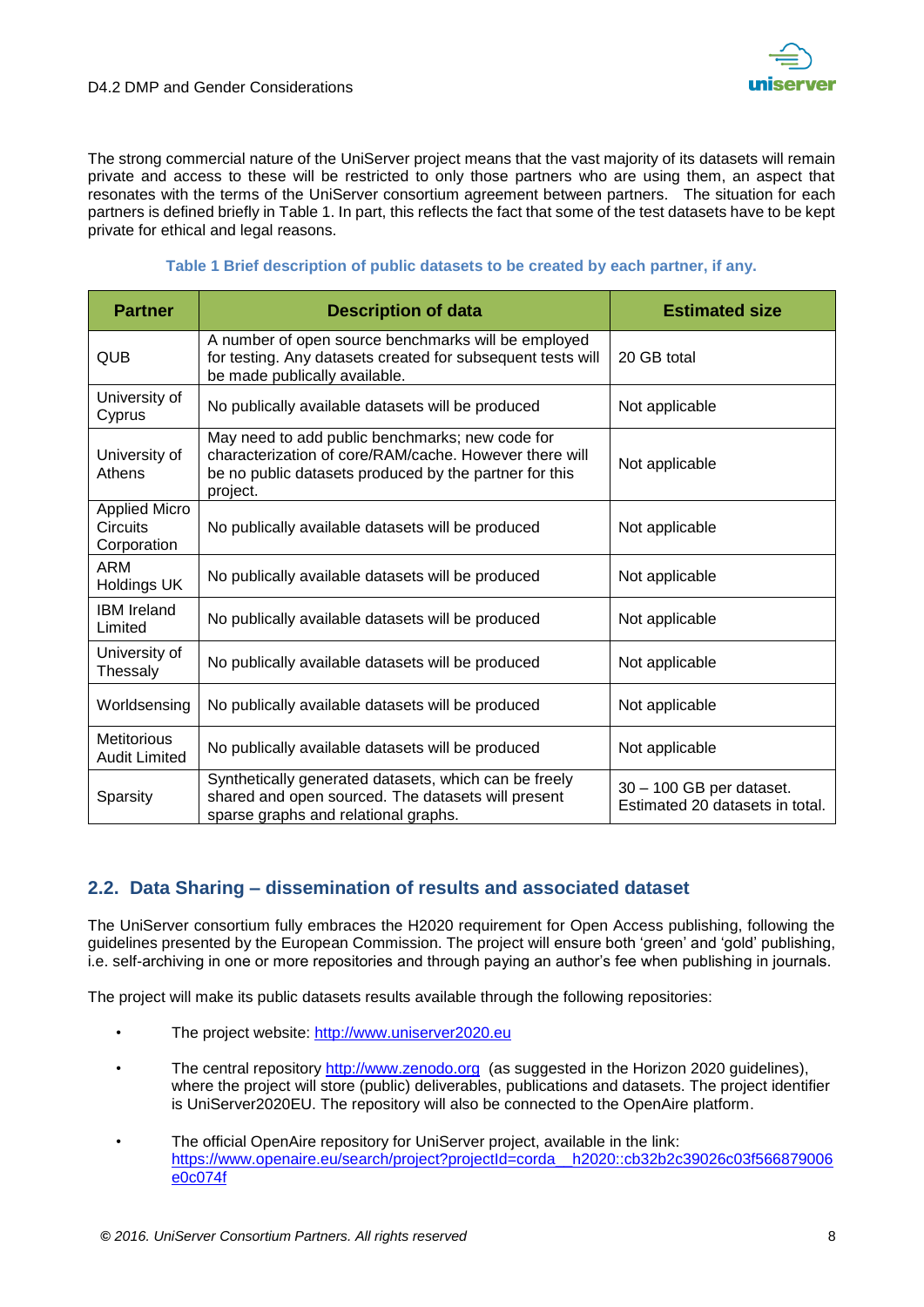

For internal management purposes the UniServer consortium will use a Microsoft SharePoint site which has been prepared, organized and will be maintained by QUB, the coordinating organization as discussed also in the deliverable D1.1. The secure HTTP link for the UniServer SharePoint site is:

### <https://intranet.qol.qub.ac.uk/schools/eeecs/ecit/groups/uniserver>

Furthermore, the applications, required datasets and any developed source code will be maintained using a secure UniServer GIT repository that is being prepared and will be maintained by QUB:

### <https://hpdc-git.eeecs.qub.ac.uk/projects/uniserver>

The GIT system can be used for sharing and writing papers and deliverables among the partners using its version control mechanisms that it offers for latex based documents similarly to the version control supported for word documents by the Sharepoint system.

Note also that Wiki pages will be used for the telco minutes, the plenary meetings, etc.

# <span id="page-8-0"></span>**2.3. Ethical and legal compliance**

This section addresses the issues of ethical and legal compliance about the datasets of information produced by the project.

### <span id="page-8-1"></span>*2.3.1. Privacy and Data Protection*

None of the data that UniServer makes available to the public that is in the public repositories mentioned above contains information on individuals or companies. In general, the data used in UniServer is synthetic where possible and does not represent any human being or corporate entity.

It is noted that the data protection procedures applied in the UniServer project have been approved at the beginning of the project through the submitted ethics report. All UniServer partners and especially those that will develop applications have already informed the consortium about their strict internal procedures for avoiding or anonymising any personal data. In any case, participants in the project will be given information about how their data will be collected, protected during the project and either destroyed or reused at the end of the project. We stress that the data will be not personal. In the unexpected case that non-professional personal data, are collected, they will be stored securely on a password-protected computer, only used for the purpose for which it was collected (e.g. travel arrangements) and deleted immediately after that purpose is fulfilled. If a plan to reuse professional data is considered, participants will be given information about this as soon as it becomes available and will be given the opportunity to consent or withdraw their data. Note also that during the project, participants will be given the option to withdraw themselves and their data at any time. Finally, in compliance with the Data Protection Directive 95/46/EC and with Article 29 Working Party 8/2010 opinion, all issues pertaining to ethics approval will be forwarded to the Executive for notification and approval which will serve as data controller.

In any case, the following principals will be followed when handling data<sup>1</sup>:

- Process lawfully
- Process fairly
- Avoid collecting unnecessary data
- Do not process data that is not up-to-date
- Don't keep the data longer than necessary
- Process in accordance with individuals' rights
- Gather, process and store data securely
- Make sure to anonymize data where necessary

<sup>1</sup> <sup>1</sup> University of Oxford (2012) "Data Protection and Research" Legal Services Briefing Note, p .8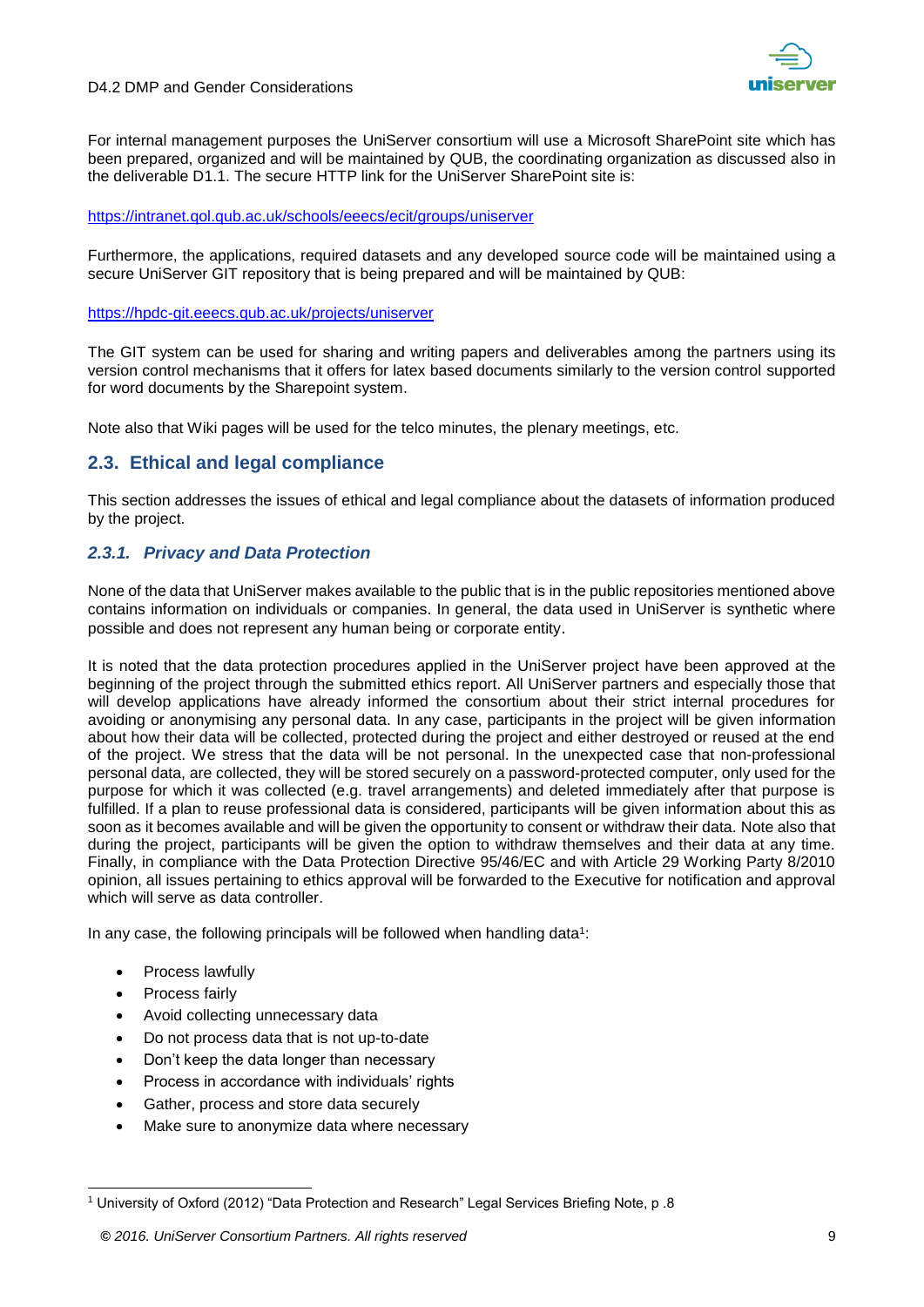### <span id="page-9-0"></span>*2.3.2. Copyright and IPR Issues*

This section addresses the questions of ownership of datasets as well as the potential for other partners to use those datasets both during and after the lifetime of the UniServer consortium.

### **2.3.2.1 Owner**

In accordance with the terms of the consortium agreement, ownership of any datasets generated resides with the consortium partner(s) who create the datasets in their research and development work.

### **2.3.2.2 Licensing for future use**

In accord with the terms of the consortium agreement, other partners in the UniServer consortium may request to use a given dataset generated by another partner. The partner will give this due consideration.

### **2.3.2.3 Issues on third party data**

At the present time the project plans to use a number of open source datasets for testing purposes. There are no plans to use data from third parties. The project management team will review the situation at each consortium meeting.

### <span id="page-9-1"></span>**2.4. Archiving and Preservation**

The site [http://www.zenodo.org](http://www.zenodo.org/) (plus the relevant OpenAIRE website) provides long term storage for the datasets that are placed there. Individual partners may also place datasets (and academic papers) in the open source systems made available at their organisations. QUB for example provides the Open Access Research Portal (PURE) as the university's open access institutional repository. Any paper on which a QUB member of staff is a co-author can be deposited there along with associated data, up to a limit of 20 GB.

### <span id="page-9-2"></span>**2.5. Metadata**

The consortium recognizes that the Dublin Core Schema (DCC) is widely recognized as a mechanism by which to record the metadata for each public dataset in the project. This a set of 15 terms which are furthermore endorsed in IETF RFC 5013 and in ISO Standard 15836-2009. These terms are as follows:

- 1. Title
- 2. Creator
- 3. Subject
- 4. Description
- 5. Publisher
- 6. Contributor
- 7. Date
- 8. Type
- 9. Format
- 10. Identifier
- 11. Source
- 12. Language
- 13. Relation
- 14. Coverage
- 15. Rights

Associated with each public dataset that UniServer produces will be a file of meta data structured as in the following example:

 <meta name="DC.Title" content="Test data for UniServer experiment 1"> <meta name="DC.Format" content="text; sparse graph representing X"> <meta name="DC.Language" content="en" > <meta name="DC.Publisher" content="UniServer Project" >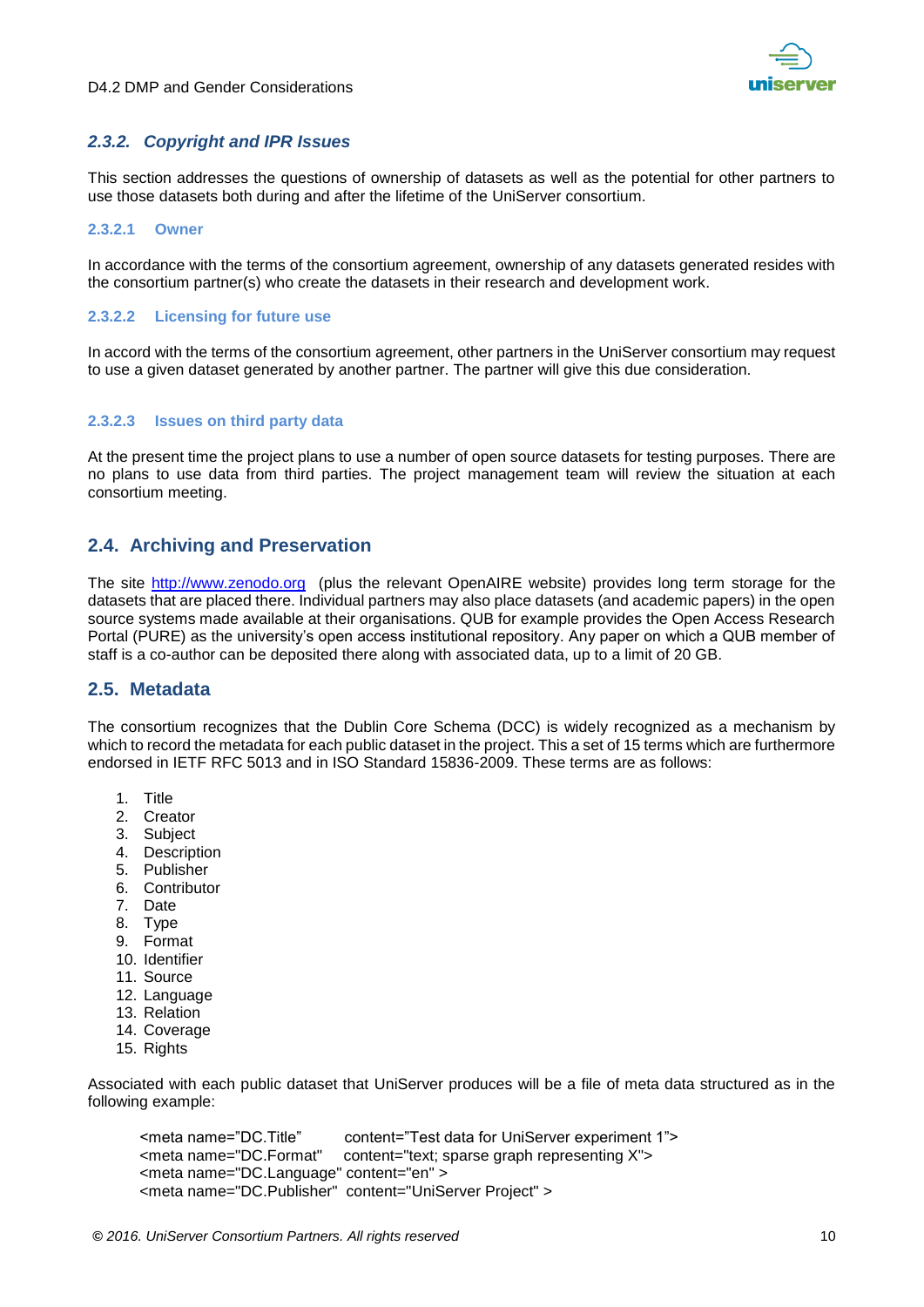

<meta name="DC.Data" content="20160731" >

…..

All meta tags are optional in the DCC standard, however the UniServer project will endeavor to fill in all 15 meta tags for each data set.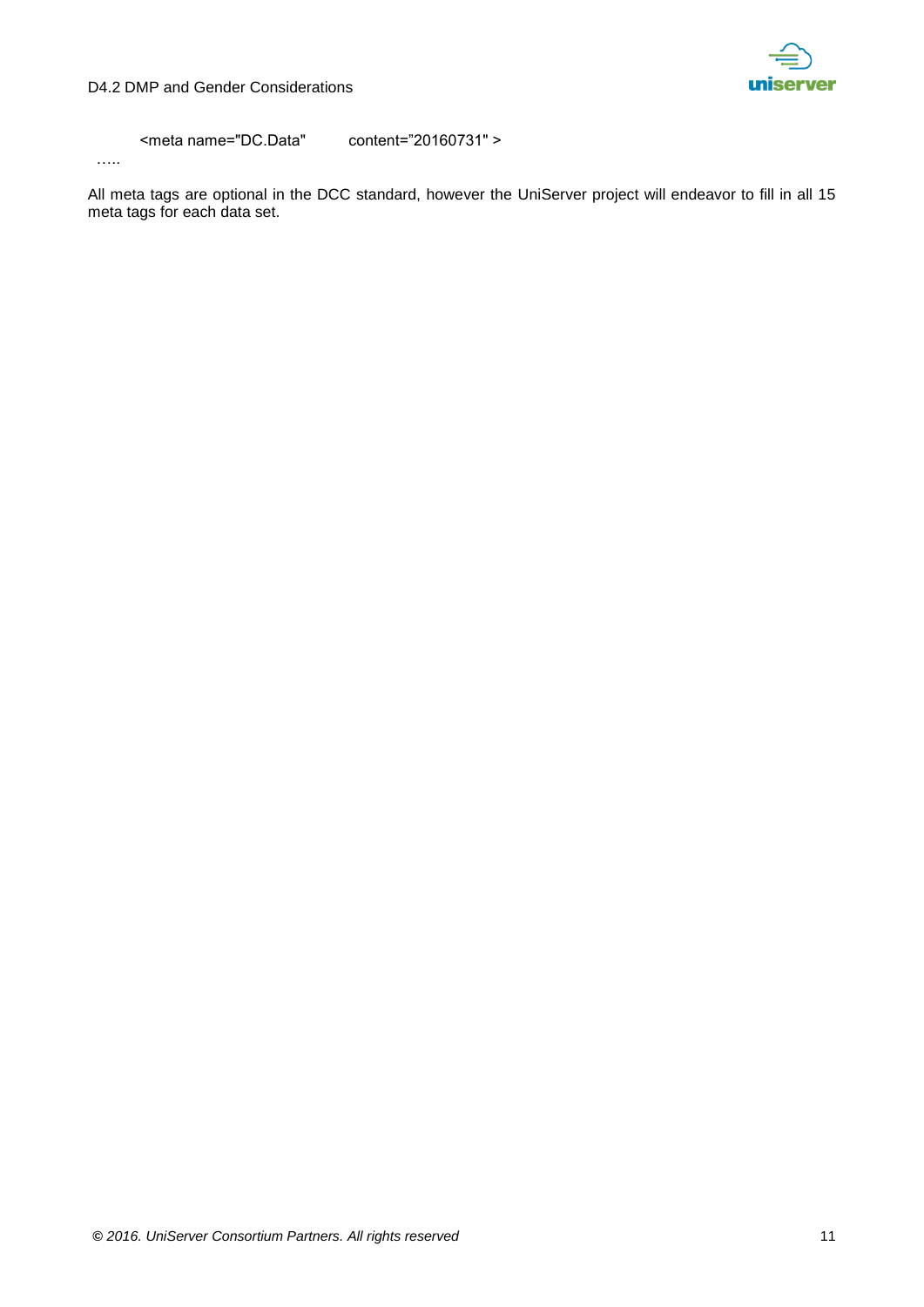

# <span id="page-11-0"></span>**3. Gender Considerations**

# <span id="page-11-1"></span>**3.1. Introduction**

The consortium recognize the importance of gender mainstreaming and furthermore that active steps have to be taken to promote it. This resonates with one of the key objectives of the European Union, as defined in the Amsterdam Treaty<sup>2</sup> and enhanced in the Lisbon Treaty<sup>3</sup>, that is to eliminate inequalities and to promote equality between men and women in all its activities.

It is widely acknowledged that research excellence is achieved through utilizing the skills of both men and women. The European Commission actively promotes gender equality in science, and participation of women in all scientific disciplines. The Commission has set a target of 40% participation of women at all levels in implementing and managing research programs.

A recent EC report <sup>4</sup> highlights the concerns over women's access to scientific careers. For example the report states that,

'Women account today for almost 60% of university degrees in Europe, and they achieve excellent grades, better on average than their male counterparts.'

but this statistic is not replicated in the workforce where female participation accounts for

'22% of board members in research decision-making'.

The report warns that the low numbers of women in decision making positions throughout the science and technology system is regarded as a waste of talent that European economies cannot afford. Indeed the report notes that to ignore highly educated and trained individuals could force them to choose other careers or move outside Europe, a major loss to scientific research across Europe.

Gender mainstreaming frequently involves a process of change in existing policies, strategies and activities. Obviously, once gender equality pervades all policies, strategies and activities then all women and all men can influence, participate in, and benefit equitably from all interventions.

This document defines the mechanisms by which the consortium has attempted to promote gender equality in the project. Ultimately, the actions taken reside in the employment practices of each partner, which in turn are bound by national employment legislation, and so this report reflects the UniServer project as an amalgam of the efforts taken by each employer within it.

This report is being issued at the six-month stage when the UniServer project has become fully established and already has faced the challenge of implementing gender equality. The next section explains how the consortium have addressed the issue of equality in recruitment of staff, while the subsequent section discusses the ways in which the consortium has implemented equality practices in the work place. The next section present details from each partner on specific efforts that are making with regard to promoting gender equality in the project. The report concludes with a brief summary and looks forward to the actions that the consortium will maintain throughout its life in order to monitor and support the objectives of the EU on gender equality.

<sup>-</sup><sup>2</sup> TREATY OF AMSTERDAM amending THE TREATY ON EUROPEAN UNION, the Treaties establishing the EUROPEAN COMMUNITIES and RELATED ACTS , European Union Official Journal C 340, 10 November 1997.

<sup>&</sup>lt;sup>3</sup> Treaty of Lisbon amending the Treaty on European Union and the Treaty establishing the European Community,European union official Journal, C306, Volume 50, 17 December 2007

<sup>4</sup> Structural change in research institutions: Enhancing excellence, gender equality and efficiency in research and innovation' . Directorate-General for Research and Innovation, Unit 6B, European Commission. Available on the web at [http://ec.europa.eu/research/science-society/document\\_library/pdf\\_06/structural-changes-final](http://ec.europa.eu/research/science-society/document_library/pdf_06/structural-changes-final-report_en.pdf)[report\\_en.pdf](http://ec.europa.eu/research/science-society/document_library/pdf_06/structural-changes-final-report_en.pdf)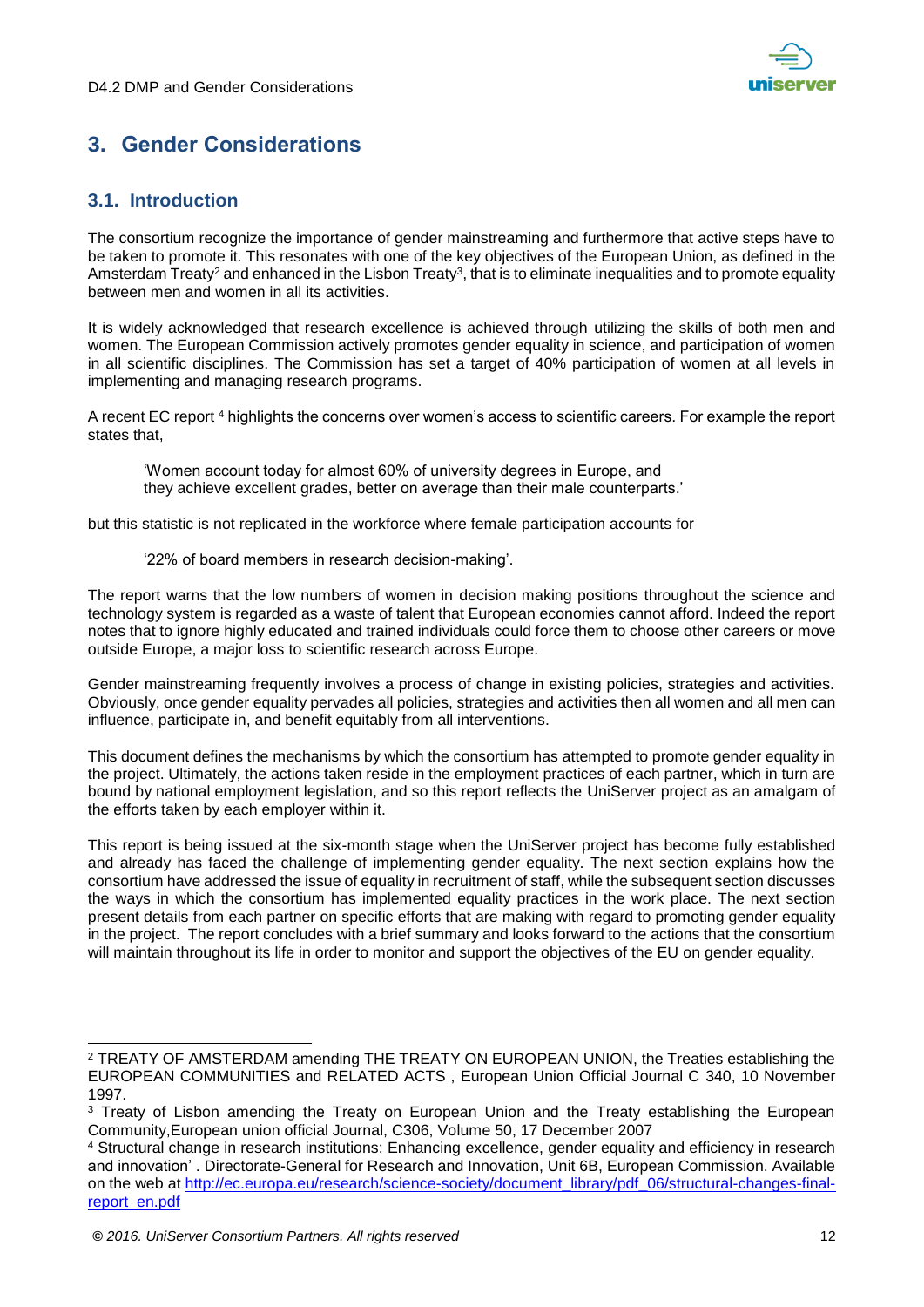

# <span id="page-12-0"></span>**3.2. Recruitment**

Within UniServer, the participants have recognized the need to try to increase the fraction of female students and researchers via equal opportunity employment schemes for hiring post-doctoral and post-graduate researchers. The number of women wishing to undertake PhD studies mainly depends on how many women wish to undertake undergraduate studies in physics, electrical engineering and related disciplines and this number is unfortunately low, across Europe and indeed beyond. All participants recognize that women are under-represented in engineering and physical sciences.

The consortium is taking into account the different situation for male and female scientists by promoting the following actions:

- Encouraging women to apply
- Ensure equal recruitment to the project at all levels

To monitor the progress of this activity, the project will collect gender statistics on the workforce employed by the project periodically in order to determine the status of women in the project and the progress made in terms of gender balance as project moves forward.

## <span id="page-12-1"></span>**3.3. Workplace issues**

For a collaborative R+D project, the workplace plays a major role. This means that employers need to address issues around equality of opportunity and the work life balance. Treating the employee as a whole person is highly recommended. The following bullet points detail the concrete actions that the UniServer project is pursuing in this regard.

- Conduct a survey on meetings and communications to try to find out when people have fewer constraints on them for conference calls and meetings.
	- $\circ$  For example some days of the week are better for travelling, whether school holiday periods are easier or harder, and some times of day are difficult for conference calls.
- Encouraging women to participate in the science, management and on any committees.
- Establishing a gender-awareness discussion within the project for networking and mentoring.
- Organizing workshops and other events so that they are family-friendly.

Many partner organisations have policies in place within their employment contracts that allow for parental leave and part-time working/job sharing for women with young children.

# <span id="page-12-2"></span>**3.4. Perspectives of the partners**

This section presents the perspective of each partner in the consortium with regard to the policies and procedures that the partner uses to promote gender quality in the work place.

## <span id="page-12-3"></span>*3.4.1. Queen's University of Belfast (QUB)*

The Vice Chancellors office at QUB established The Queen's Gender Initiative (QGI) was set up by the Vice Chancellors office. It was set up to provide clear and valid evidence of gaps in progression for female staff and source the reasons. It is for female staff, but all subgroups and committees have male representation. It allows staff the freedom to speak on all aspects of their, job, career and the obstacles they view that prevent progression and encourages ALL staff to take full advantage of mentoring, training, and leadership programs to aid advancement and ensures QUB are aware of their needs.

Queen's was awarded the first Athena prize in 2005 and have continued to be an exemplar for progression for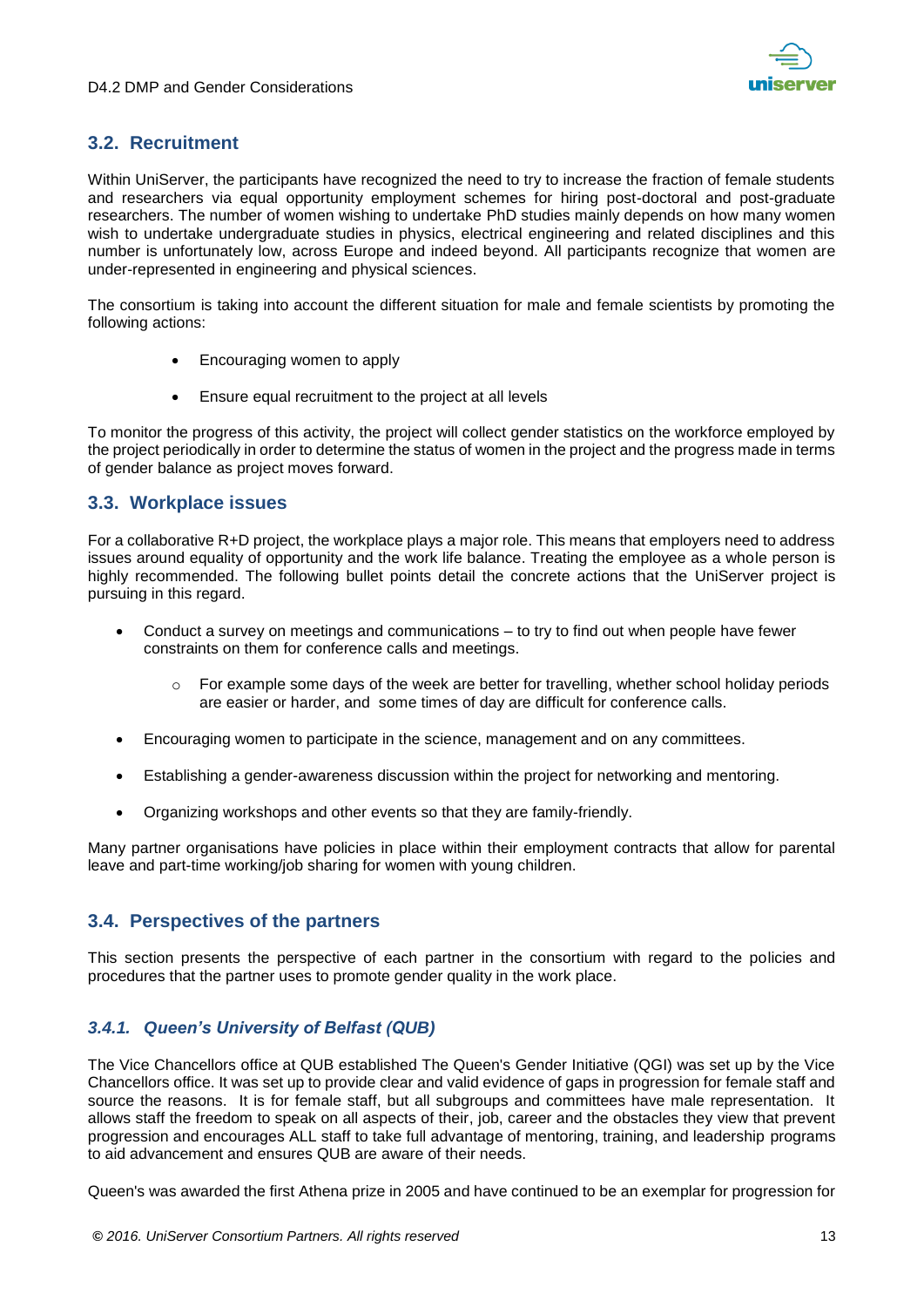

female's in STEMM, and continue to set and raise the bar within all faculties. In total, Queen's now holds a Silver Institutional and 12 SWAN departmental awards including two gold, eight silver and two bronze awards. The School of Electronics, Electrical Engineering and Computer Science EEECS holds a Silver award being one of only four Schools in the UK to hold an award at this level in Computer Science and one of four in Electronics and Electrical Engineering.

In addition to the SWAN Silver Award, EEECS including the ECIT Institute within in it, both being part of the QUB team working on UniServer, hold the Investors in People (IiP) and a Health and Wellbeing good practice accreditation. Achieving this status reflects, among other things, that EEECS has

- a sound framework for the delivery of good management practice, with a strong foundation in equality policies,
- a long-standing commitment to continuous professional development,
- a systematic approach to performance improvement

As project coordinator, QUB will use this established expertise and promote it within the consortium. In particular, UniServer will perform an analysis of the women's participation in the UniServer project between 2016 and 2019 and gender statistics recorded in order to provide a metric against which to judge the efforts of the consortium in this regard.

# <span id="page-13-0"></span>*3.4.2. University of Cyprus (UCY)*

The University of Cyprus has a major priority in the development and adaptation of Human Resources Strategy for Researchers. For this, University of Cyprus endorsed the Charter and Code for Research in December 2010.

Furthermore, the procedure for implementing the project named HRS4R started in October 2011 and the achievements of the University of Cyprus in this field have been recognised through the "

HR Excellence in Research" logo.

HRS4R project refers to the development of a Human Resources Strategy for Researchers in order to support and promote mobility, exchange knowledge and experiences, and any other necessary skills important to researchers. In addition it aims in guaranteeing transparency at the recruitment process as well as to promote an attractive working environment.

More details about the development of gender balance are available at the link:

[http://www.ucy.ac.cy/research/documents/HRS4R/HRS4R\\_final\\_Report\\_JUNE2012.pdf,](http://www.ucy.ac.cy/research/documents/HRS4R/HRS4R_final_Report_JUNE2012.pdf) specifically in pages in pages 5 and 11.

## <span id="page-13-1"></span>*3.4.3. The University of Athens (UoA)*

The National and Kapodistrian University of Athens (UoA) implements a structured policy for gender equality. It adheres to the demands of the Constitution of the Hellenic Republic (article 4 and article 116) and the legal framework defining the operation of the Greek Higher Education in Universities (law 3549/2007); both require equal opportunities to men and women in education, research, development, work, etc.

A dedicated unit of the University called the Gender Equality Considerations unit coordinates the actions of UoA towards promoting and guaranteeing gender equality. The actions include but are not limited to:

- 1. a specialized MSc studies program for gender equality,
- 2. funded research programs on equal opportunities in research,
- 3. information acquisition and statistics analysis on gender equality,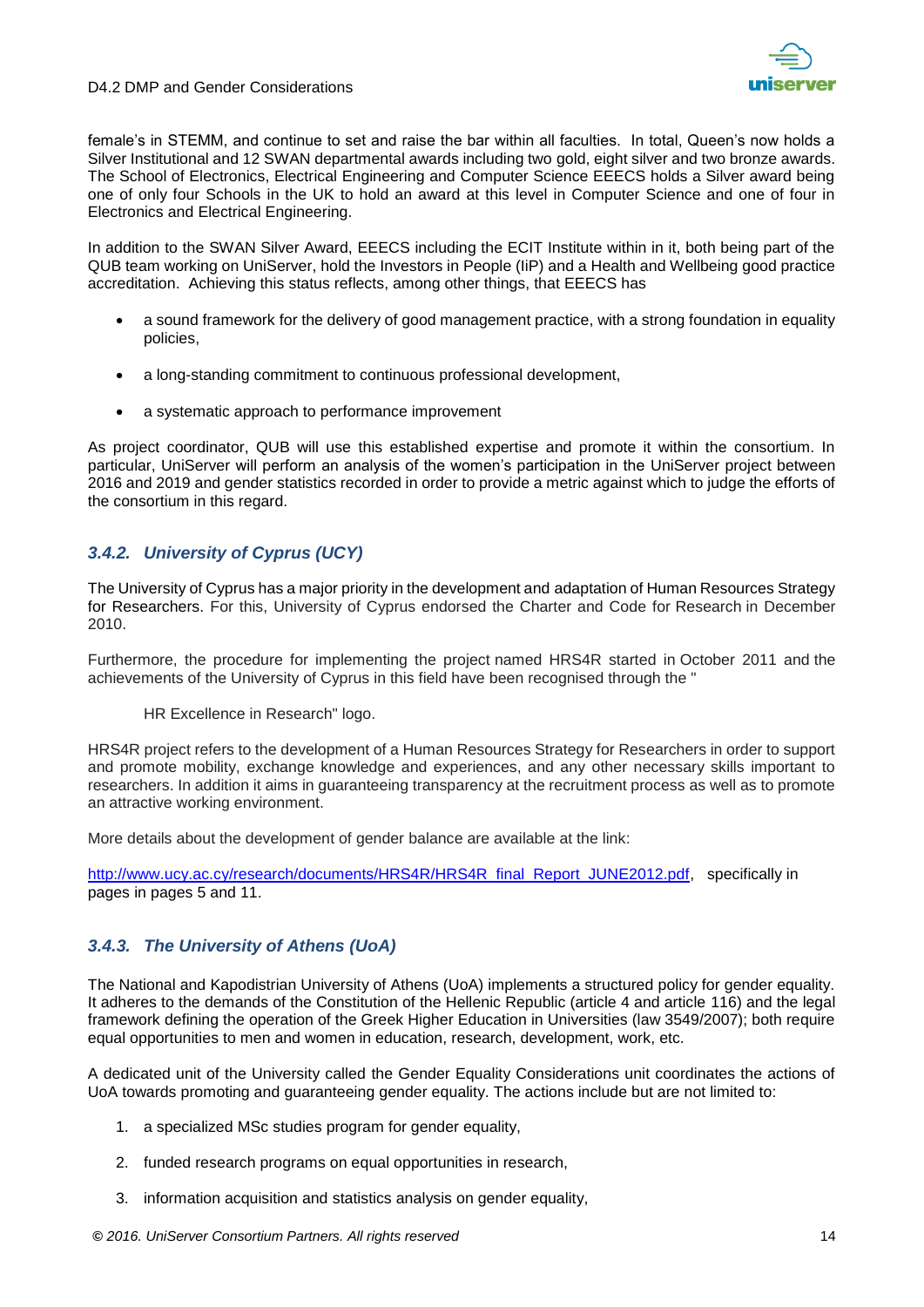

- 4. conferences and lectures on the subject,
- 5. publications (magazine articles, books, etc.)
- 6. disseminating UoA activities on the subject.

The UoA maximizes the effort for balanced gender participation in its major governing bodies at the University level, the Schools level and the Departments level (faculty members from both genders participating in balanced counts in all boards of these levels). Flexibility in working hours, leave, and other offerings to women employees of all types support females in the synchronization of their work and home duties.

For UniServer in particular, the Department of Informatics & Telecommunications and the Computer Architecture Laboratory, which represents UoA in UniServer, constantly promotes the balanced participation of men and women in teaching and research activities. The Department is the number one in Computer Science and Engineering departments in Greece with the highest number of female faculty members (around 25%) and most research groups have a large female researchers participation (at the undergraduate, graduate and PhD and PostDoc levels) despite the broader trend in Computer Science fields to be dominated by male researchers.

The Computer Architecture Laboratory annually supports undergraduate and graduate thesis development work for female students in Hardware and Computer Architecture fields. For UniServer, the plan is to devote effort in thesis work at the graduate level by female students and depending on the applicant's interest to hire a new female PhD student to work in the project (currently PhD students involved in UniServer are male).

### <span id="page-14-0"></span>*3.4.4. Applied Micro Circuits Corporation Deutschland Gmbh (APM)*

APM is an equal opportunity employer and makes employment decisions on the basis of valid job qualifications and business reasons. APM is committed to compliance with all applicable laws providing equal employment opportunities. Staff at APM are prohibited from unlawful discrimination, harassment and/or retaliation based on race, color, religion, citizenship, marital status, age, national origin, ancestry, physical or mental disability, medical condition, sexual orientation, veteran status, family care status, sex (which includes pregnancy, child birth or related medical condition), or any other basis protected by federal, state or local law, ordinance or regulation.

### <span id="page-14-1"></span>*3.4.5. ARM Holdings UK Ltd (ARM)*

ARM recognises that people are its strength for designing the next generation of technology, delivering it to their customers, and for growing and maintaining the ARM Partnership. ARM makes information on its Gender Equality policies available in the public domain as part of its Corporate Responsibility. This information can be viewed at the following link

### <http://www.arm.com/files/pdf/ARM-2014-CR-Sup.pdf>

ARM also makes its policy on diversity available in the public domain. It can be read at his link: diversity

### <http://www.arm.com/careers/culture.html>

### <span id="page-14-2"></span>*3.4.6. IBM Ireland Limited (IBM)*

IBM is an equal opportunity employer and does not discriminate on grounds of gender. IBM strives to hire the best people completely based on merit. In recent years IBM has actively pursued to increase the percentage of female researchers, by organizing special roundtables and relevant events. Comprehensive information on IBM's diversity and inclusion policies can be viewed on the web at the following links:

[https://www-03.ibm.com/employment/ibm\\_eo\\_statement.html](https://www-03.ibm.com/employment/ibm_eo_statement.html)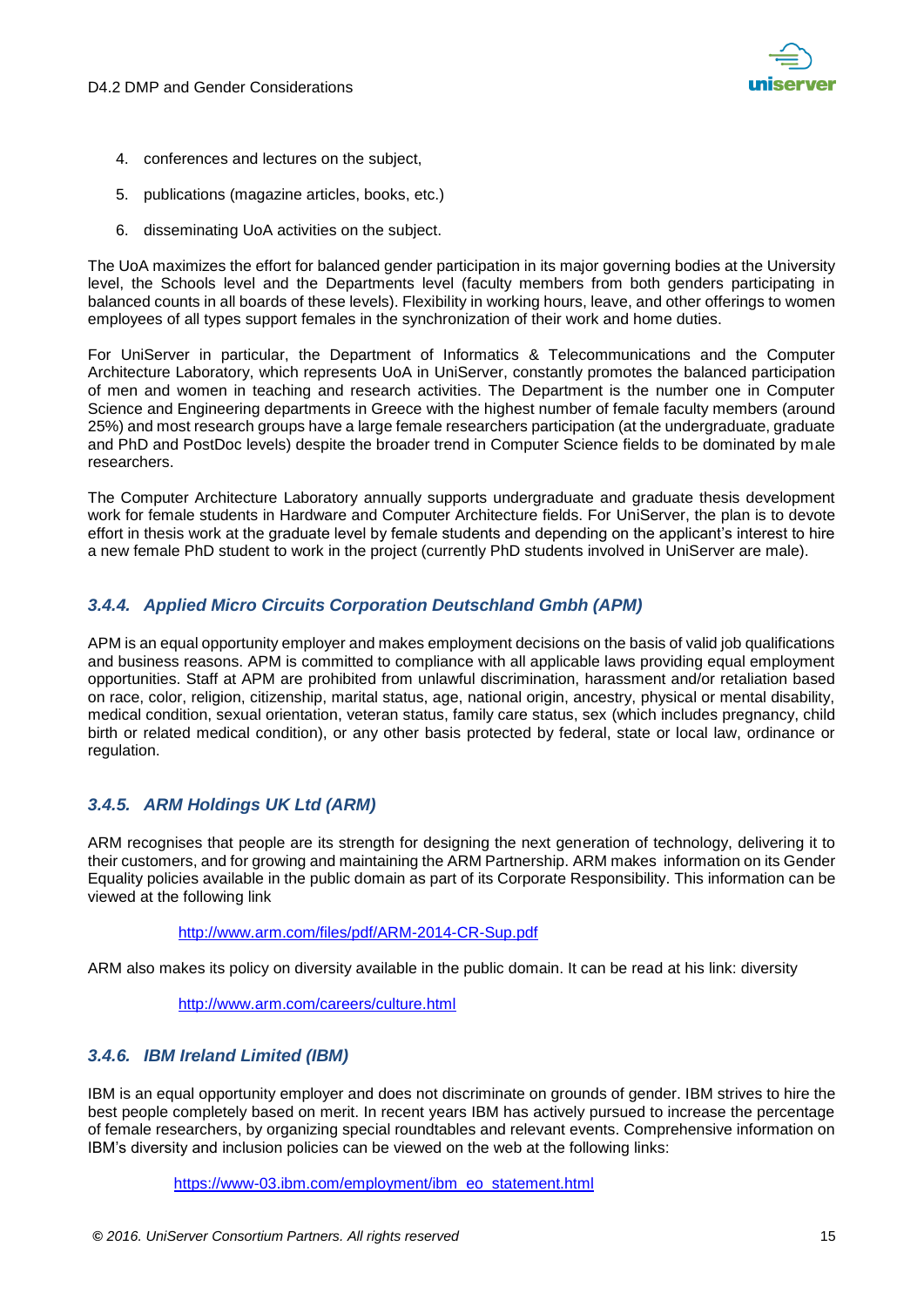

<http://www-03.ibm.com/employment/us/diverse/>

# <span id="page-15-0"></span>*3.4.7. University of Thessaly (UTH)*

The University of Thessaly is an equal opportunity institution. All qualified applicants for employment of activities in the institution receive consideration without regard to race, color, religion, gender, national origin, genetics, disability or age.

### <span id="page-15-1"></span>*3.4.8. Worldsensing (WSE)*

Worldsensing is committed to incorporate the principles proposed by the Spanish Ministry of equality throughout the several incorporation to be carried out in the future years. To this end, Worldsensing will ensure that the activities carried out in the UniServer project will contribute to the promotion of gender equality. In addition, measures to prevent activities that promote gender inequality and marginalization of collective resumption will be taken.

In order to achieve this, Worldsensing is applying the following actions:

- Ensure that women and men have equal opportunities in participation throughout all stages of the project.
- A program to take into account the needs depending on the situation and interests of women and men will be developed.
- Ensure that the work program will contribute to reducing inequalities between women and men in the sector.

As an example, Worldsensing is also participating in a Marie-Curie action (SCAVENGE; H2020-MSCA-ITN-2015; 675891). In this action, during the recruitment process, the company has facilitated the incorporation of a young woman engineer in order to decrease the level of gender unbalance within the engineer team of the company.

## <span id="page-15-2"></span>*3.4.9. Metitorious Audit Limited (MER)*

Meritorius Audit Ltd, has incorporated in the operational manual and consequently fully adopted policies that are gender sensitive and/or have relation to human dignity and integrity of any person. Thus Meritorius, has adopted a shortlist of points, to which all activities must comply. These are

- 1. Gender issues are always part of training and corporate education.
- 2. Meritorius has policies in business to eradicate any matter that derives form motherhood or gender/body biology of members of the staff or other companies or persons, with which or with whom there is collaboration.
- 3. Strict rules against any unlawful discrimination, harassment and/or retaliation based on race, color, religion, citizenship, marital status, age, national origin, ancestry, physical or mental disability, medical condition, sexual orientation, veteran status, family care status, sex (which includes pregnancy, child birth or related medical condition).

### <span id="page-15-3"></span>*3.4.10. Sparsity (SPA)*

Sparsity does not make public information on its gender equality policies but certainly has internal procedures that contribute to the promotion of gender equality.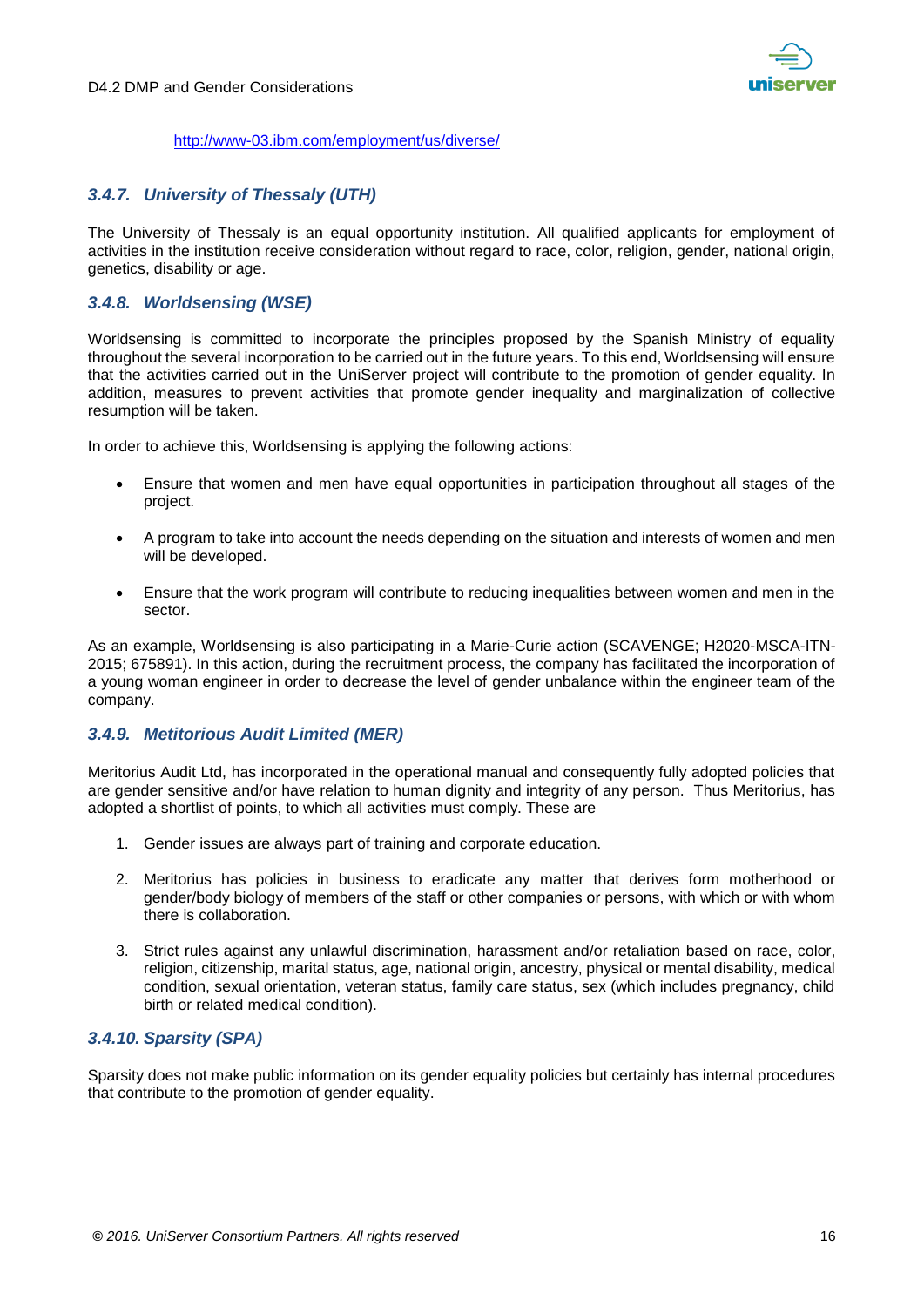

# <span id="page-16-0"></span>**Abbreviations and Acronyms**

|              | ALARP As Low As Reasonably Possible risk               |
|--------------|--------------------------------------------------------|
| ALU          | Arithmetic Logical Unit                                |
| <b>ANSI</b>  | American National Standards Institute                  |
| AoC          | Analytics on Chip                                      |
| API          | Application Programming Interface                      |
| <b>ASIC</b>  | <b>Application Specific Integrated Circuit</b>         |
| AT           | <b>Algorithmic Trading</b>                             |
| <b>BLAS</b>  | Basic Linear Algebra Subprogram                        |
| СA           | <b>Consortium Agreement</b>                            |
|              | CapEX Capital Expenditure                              |
| <b>CBT</b>   | <b>Computer Based Trading</b>                          |
| <b>CFS</b>   | <b>Certificate of Financial Statement</b>              |
| CP           | Collaborative Project                                  |
| <b>CPU</b>   | <b>Central Processing Unit</b>                         |
| <b>DCC</b>   | Dublin Core Schema                                     |
| <b>DMP</b>   | Data Management Plan                                   |
| <b>DoW</b>   | Description of Work                                    |
| EC           | <b>European Commission</b>                             |
| EDA          | <b>Electronic Design Automation</b>                    |
| EEAB         | <b>External Expert Advisory Board</b>                  |
| ERP          | <b>Enterprise Resource Planning</b>                    |
| EU           | European Union                                         |
|              | FLOPs Floating Point Operations Per second             |
|              | FPGA Field Programmable Gate Array                     |
| <b>FFT</b>   | <b>Fast Fourier Transforms</b>                         |
| GA           | <b>Grant Agreement</b>                                 |
| GPGPU        | <b>General Purpose Graphics Processing Unit</b>        |
| GPU          | <b>Graphics Processing Unit</b>                        |
| <b>GUI</b>   | <b>Graphical User Interface</b>                        |
| <b>HDL</b>   | Hardware Design Language                               |
| <b>HFT</b>   | <b>High Frequency Trading</b>                          |
| HLL          | High Level Language                                    |
| HP.          | Hewlett-Packard                                        |
| <b>HPC</b>   | High Performance Computing/High Productivity Computing |
| IAB          | <b>Industrial Advisory Board</b>                       |
| IBM          | <b>International Business Machines Corporation</b>     |
| <b>IDE</b>   | <b>Integrated Design Environment</b>                   |
| <b>IPR</b>   | <b>Intellectual Property Rights</b>                    |
| liP          | <b>Investors in People</b>                             |
| <b>ISO</b>   | International Standards Organization                   |
| <b>ISV</b>   | Independent Software Vendor                            |
| MIMD         | Multiple Instruction Multiple Data                     |
| MPI          | <b>Message Passing Interface</b>                       |
|              | MPMD Multiple Program Multiple Data                    |
| <b>MST</b>   | <b>Management Support Team</b>                         |
| <b>NUMA</b>  | Non Uniform Memory Access                              |
| OpEX         | <b>Operational Expenditure</b>                         |
| ODP          | Open Data Pilot                                        |
| OS           | <b>Operating System</b>                                |
| PC           | Project Co-ordinator                                   |
| <b>PCRAM</b> | Phase Change Random Access Memory                      |
| <b>PGA</b>   | <b>Project General Assembly</b>                        |
| PCI          | Peripheral Component Interconnect                      |
| <b>PDRA</b>  | <b>Post-doctoral Research Assistant</b>                |
| <b>RISC</b>  | <b>Reduced Instruction Set Computing</b>               |
| <b>RTD</b>   | Research and Technological Development                 |
| R&D          | Research and development                               |
| SQL          | <b>Structured Query Language</b>                       |